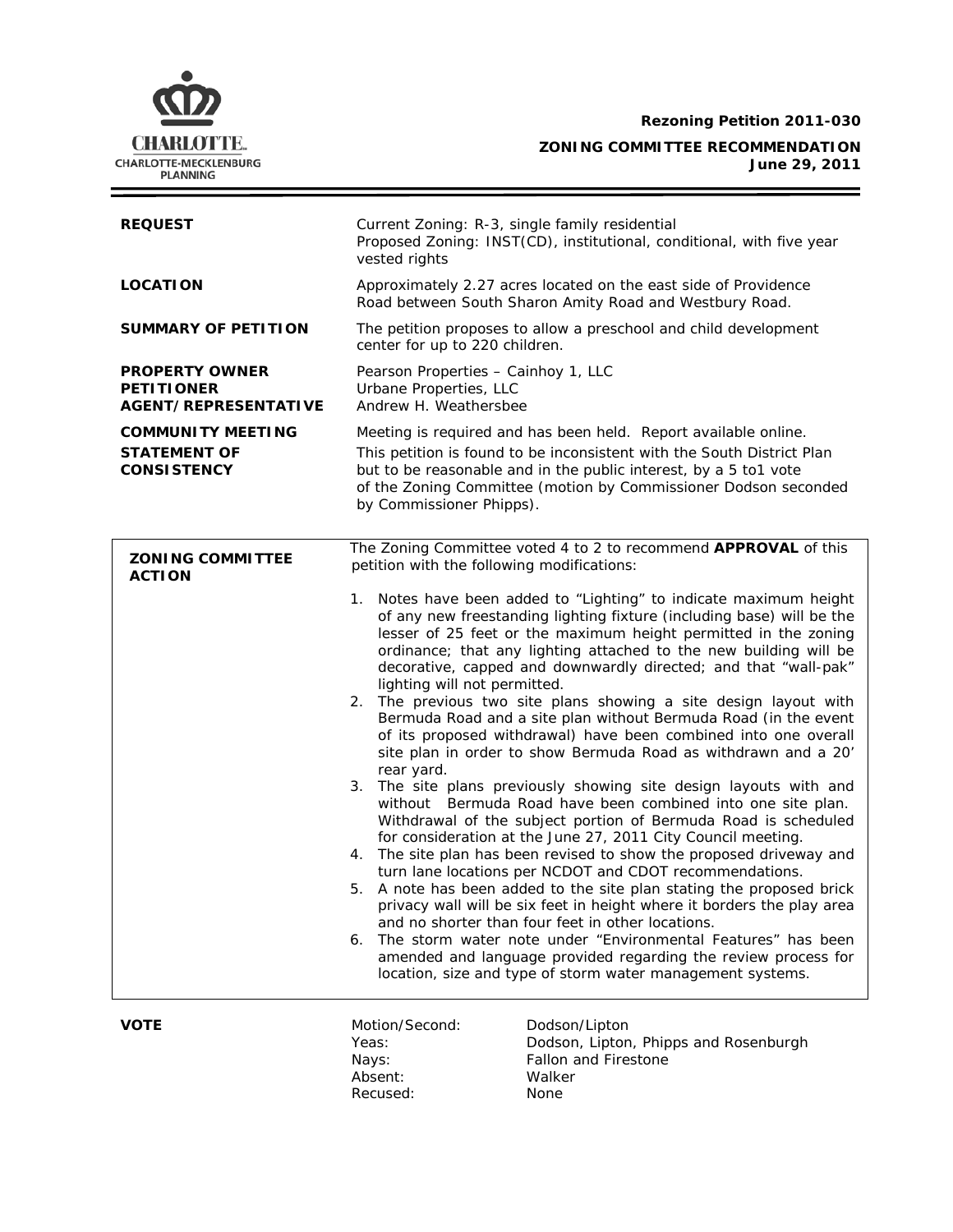Staff presented the item, noting that the two site plans previously

**ZONING COMMITTEE** 

| ZUNING CUMMITTEE<br><b>DISCUSSION</b> | Start presented the Item, noting that the two site plans previously<br>presented to the City Council had been consolidated into one,<br>reflecting the withdrawal of the portion of Bermuda Road and the<br>relocating of the proposed driveway and right-turn lane. Staff noted<br>that the withdrawal of the portion of Bermuda Road abutting the<br>rezoning site was approved by City Council on June 27, 2011. Staff<br>stated that all outstanding issues had been addressed. |
|---------------------------------------|-------------------------------------------------------------------------------------------------------------------------------------------------------------------------------------------------------------------------------------------------------------------------------------------------------------------------------------------------------------------------------------------------------------------------------------------------------------------------------------|
|                                       | Some Committee members expressed concern about the traffic<br>impacts from the proposed use, including potential stacking onto<br>Providence Road, u-turn movements, and only one point of<br>ingress/egress.                                                                                                                                                                                                                                                                       |
|                                       | A Commissioner inquired if the petitioner had been asked to conduct a<br>Traffic Impact Study (TIS). CDOT staff responded that a TIS had not<br>been requested, but that CDOT staff had conducted an analyses and<br>held conversations with the petitioner regarding these issues and the<br>proposed improvements are as shown on the site plan.                                                                                                                                  |
|                                       | A Committee member asked when it would be known if additional<br>improvements should be made. CDOT staff indicated that the<br>response would be anecdotal and based primarily upon residents<br>making requests and accident data. There was no further discussion<br>of this petition.                                                                                                                                                                                            |
| <b>MINORITY OPINION</b>               | Commissioners Fallon and Firestone were concerned about traffic<br>impacts the proposed use would have on Providence Road, including<br>stacking and U-turn movement. In addition, there was concern about<br>the proposed facility having only one point of ingress/egress. One<br>Commissioner recommended that CDOT provide City Council with<br>further details on any plans to either calm traffic or enhance<br>circulation.                                                  |
| <b>STAFF OPINION</b>                  | Staff agrees with the recommendation of the majority of the Zoning<br>Committee.                                                                                                                                                                                                                                                                                                                                                                                                    |

# **FINAL STAFF ANALYSIS (Pre-Hearing Analysis online at [www.rezoning.org](http://www.rezoning.org/))**

## **PLANNING STAFF REVIEW**

## • **Proposed Request Details**

- The site plan accompanying this petition contains the following provisions:
- Establishment of a preschool and child development center with a maximum 220 children and 3 full-time employees.
- Construction of a one- to two-story building consisting of 13,500 18,500 square feet with a 24,700 square-foot outdoor play area.
- Installation of a six-foot sidewalk and eight-foot planting strip along Providence Road.
- Proposed 20-foot Class "C" buffers along the east (formerly portion of Bermuda Road) and south property lines.
- Dedication of 20 feet of right-of-way along Providence Road to NCDOT and proposed right-turn lane into the site.
- abutting subject rezoning site for incorporation into proposed project area. • "Withdrawal" of a portion of Bermuda Road (as accepted by City Council on June 27, 2011)
- Proposed four-sided architecture with exterior building materials to primarily consist of brick with accents of precast stone or concrete and synthetic stucco. Visible roof materials to be